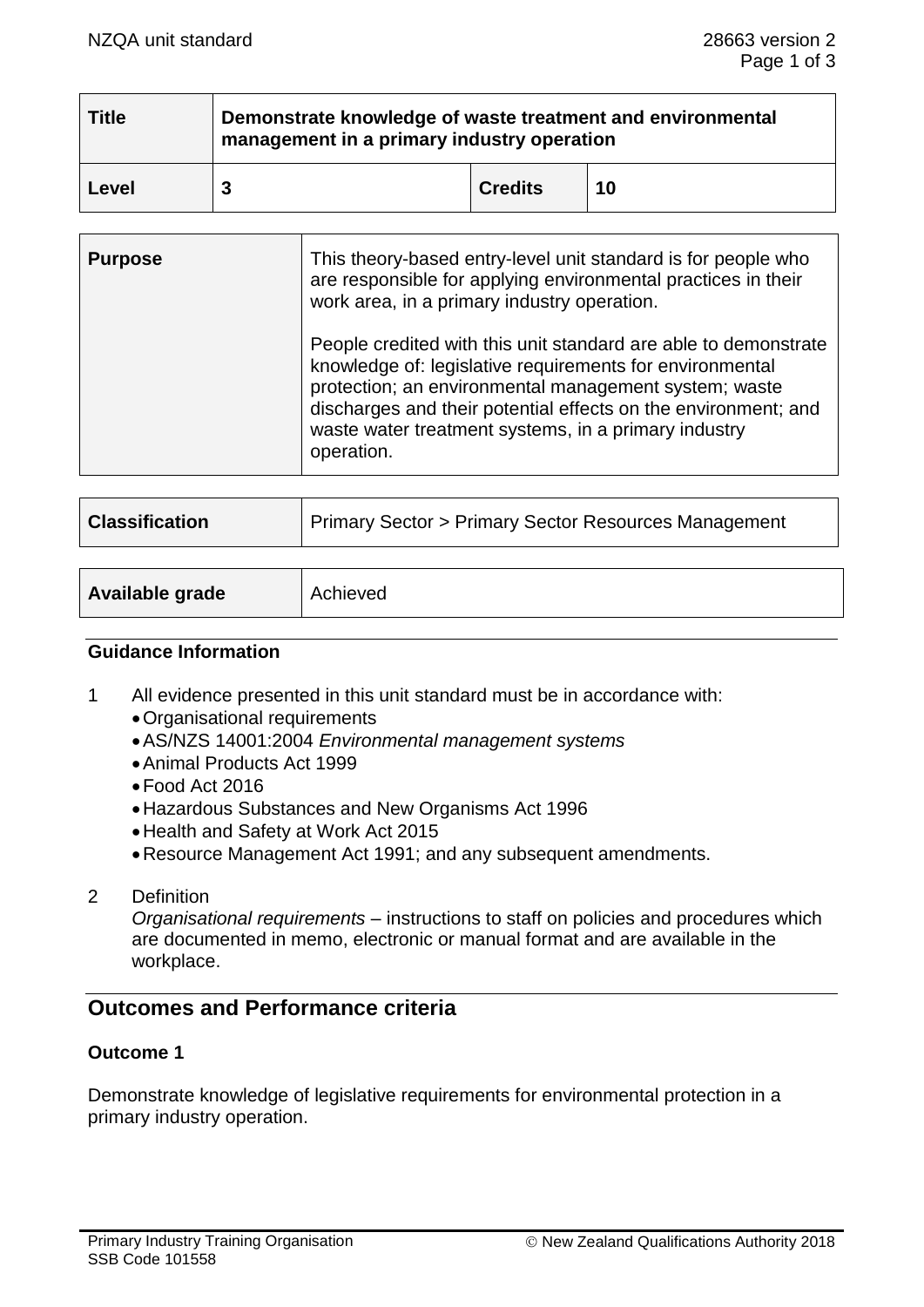# **Performance criteria**

- 1.1 Describe legislative requirements for environmental protection in terms of their purpose.
- 1.2 Describe legislative requirements for environmental protection in terms of responsibilities of employees and employers.

### **Outcome 2**

Demonstrate knowledge of an environmental management system used in a primary industry operation.

# **Performance criteria**

- 2.1 Describe an environmental management system used in a primary industry operation in terms of its purpose and function.
- 2.2 Describe an environmental management system in terms of its requirements and company responsibilities.
- 2.3 Describe the process for identifying environmental aspects of a company's activities.
- 2.4 Describe the process for monitoring an environmental system in terms of record keeping and audit requirements.

### **Outcome 3**

Demonstrate knowledge of waste discharges and their potential effects on the environment in a primary industry operation.

### **Performance criteria**

3.1 Identify and describe waste discharges in terms of their characteristics.

Range evidence is required of two types of waste discharges.

3.2 Describe waste discharges in terms of their potential effects on the environment.

> Range evidence is required of two potential effects for each of the waste discharges identified in 3.1.

3.3 Describe sampling, testing and monitoring of wastewater and the receiving environment in terms of methods and sources of error.

### **Outcome 4**

Demonstrate knowledge of waste water treatment systems in a primary industry operation.